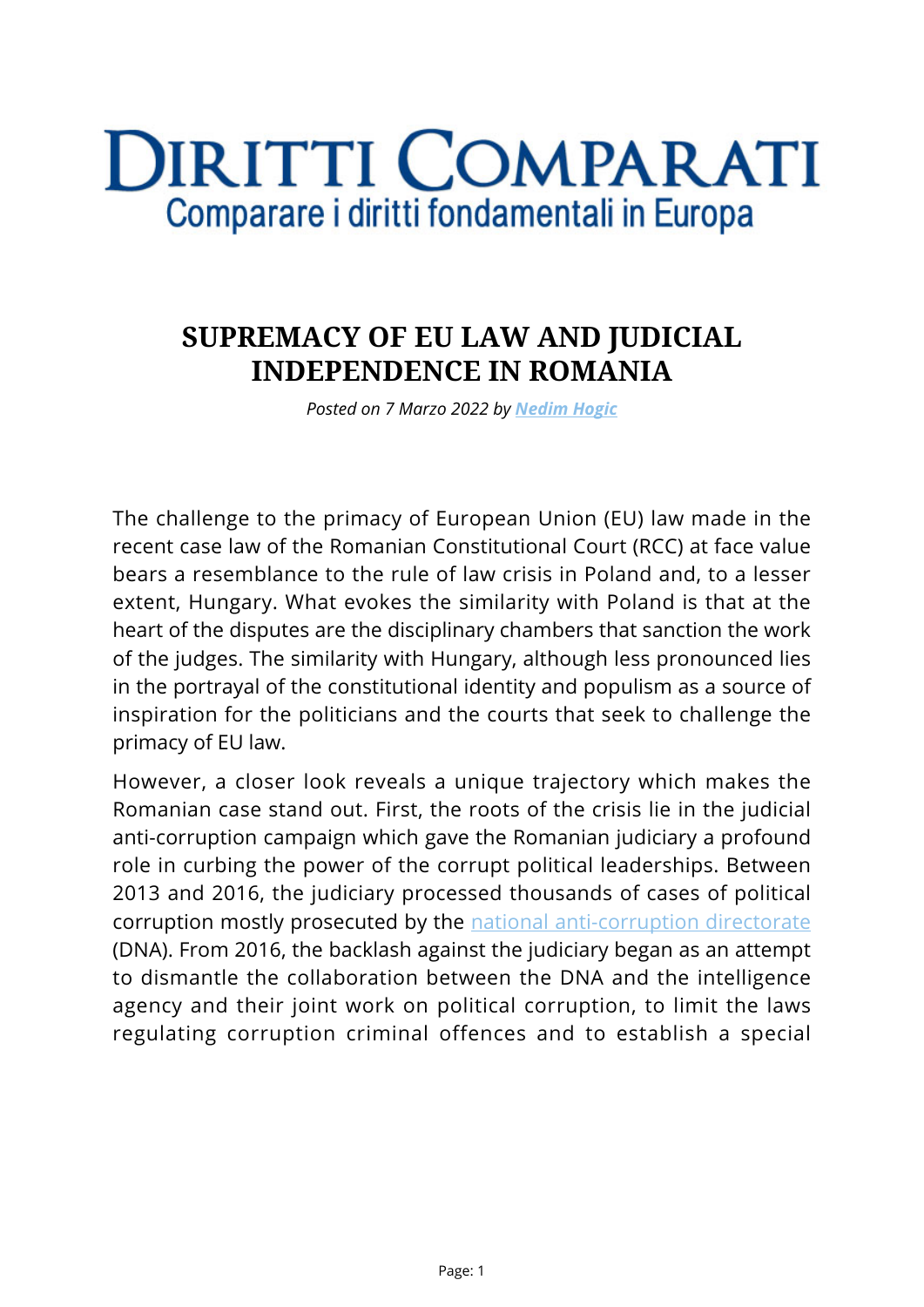investigatory body for the offences committed by judges. No less important was the role of the RCC which sided with the government in almost all instances of decisions that concerned the constitutional review of the anti-corruption campaign.

Interestingly, as Selejan observed, the string of decisions that the RCC reached in this sense was not a constitutional review of a decision in a criminal case *per se* but rather [solutions of constitutional conflicts](https://verfassungsblog.de/whos-afraid-of-the-big-bad-court/) [between branches of government](https://verfassungsblog.de/whos-afraid-of-the-big-bad-court/) in which the representatives of the ruling Social Democratic Party (PSD) petitioned the RCC to limit the power of the judiciary and adopt interpretation of the laws that would make the prosecution of corruption more difficult. As a result of these decisions, the national security agency, the SRI, was removed from the anti-corruption investigations which marked the end for many investigations. The constitutional review of the decision of the Romanian President not to remove the Head of the DNA Laura Codruța Kövesi was declared to be a constitutional conflict between the powers of the president and that of the government. Both of these constitutional conflicts found themselves before the European judicial bodies; European Court of Human Rights (ECtHR) found that Kövesi was denied access to justice while the removal of the SRI from the anti-corruption investigations was [under the opinion](https://eur-lex.europa.eu/legal-content/en/TXT/?uri=CELEX:62019CC0357) [of AG Bobek in](https://eur-lex.europa.eu/legal-content/en/TXT/?uri=CELEX:62019CC0357) C-357/19 and C-547/19 found to be outside of the scope of competence of EU law and a decision reached with the goal of protection of fundamental rights.

However, when the government came for the judicial independence via formation of the Section for Investigation of Offences within the Judiciary (SIOJ) it faced strong opposition from the judicial associations. They did not only organize [mass protests](https://balkaninsight.com/2020/09/24/romanian-judges-demand-eu-slated-special-courts-immediate-abolition/) but also requested a preliminary opinion of the CJEU in a series of cases where they challenged the establishment of the SIOJ. In its judgment of May 18, 2021 (known as the [Romanian](https://curia.europa.eu/juris/document/document.jsf?text=&docid=241381&pageIndex=0&doclang=en&mode=lst&dir=&occ=first&part=1&cid=3228288) [judges](https://curia.europa.eu/juris/document/document.jsf?text=&docid=241381&pageIndex=0&doclang=en&mode=lst&dir=&occ=first&part=1&cid=3228288) judgment), the CJEU found that the special tribunal for judges violates the CVM and the institutional safeguards of judicial independence. The [opinion of the Venice Commission](https://www.venice.coe.int/webforms/documents/?pdf=CDL-AD(2021)019-e) about the special tribunal was no different.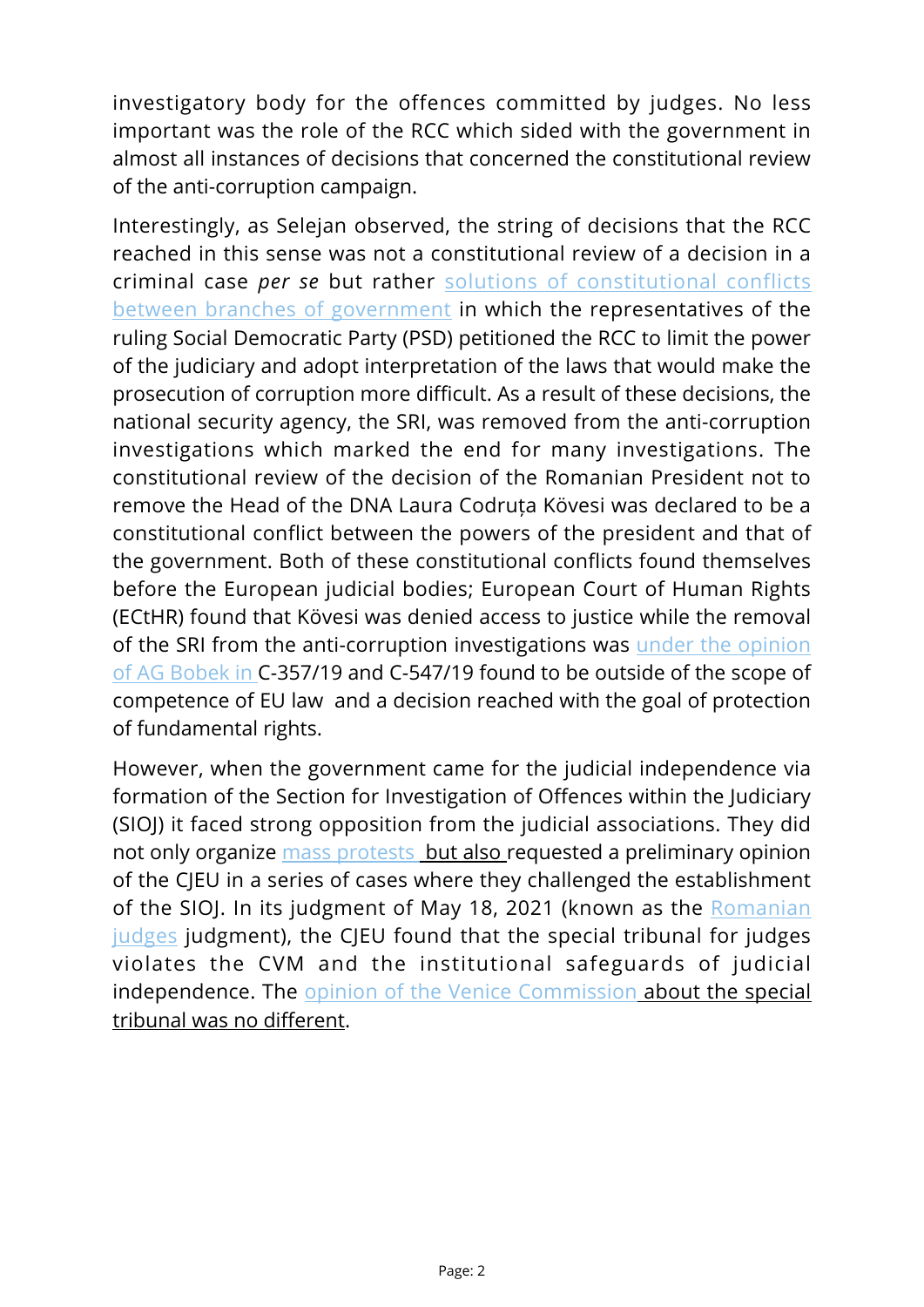The CJEU also ruled on the nature of the Co-operation and Verification Mechanism (CVM), a unique monitoring mechanism set-up in the aftermath of the country's accession to the EU. The legitimacy of this mechanism built into the accession process was beyond doubt in the immediate aftermath of the enlargement. But, following the mass prosecutions and the rule of law crisis elsewhere within the EU, its very existence began to appear discriminatory towards the Romanians, in particular as the mechanism was supposed to last for only three years. The CJEU's decision to strengthen it cannot be justified by the desire to prevent further rule of law backsliding. Because the supremacy of EU law in matters of deciding whether a special offence body is in line with the obligation of the member state towards the Union as per Portuguese Judges case. By protecting the CVM and its benchmarks as a normative source of power and not merely a report on the state of rule of law as was their initial design, the CJEU has, as Kochenov has also noticed, protected something that is [essentially redundant.](https://www.academia.edu/49153937/OF_JUPITERS_AND_BULLS_THE_COOPERATION_AND_VERIFICATION_MECHANISM_AS_A_REDUNDANT_SPECIAL_REGIME_OF_THE_RULE_OF_LAW)

Second stand out feature of the quest for supremacy over EU law that the RCC is engaged in is the attempt to define the Romanian constitutional identity as a variant of the constitutional populism and, as such, something that is beyond reach of the CJEU. While much less pronounced than in Hungary or Poland, examples of such an approach were already visible in the RCC's desire to frame the issues of [legal conflicts of](https://verfassungsblog.de/romania-another-brick-in-the-wall-fencing-the-fight-against-corruption/) [constitutional nature](https://verfassungsblog.de/romania-another-brick-in-the-wall-fencing-the-fight-against-corruption/) to strengthen its own interpretative power but also a separate doctrine of active constitutional review. Still, if we look at the matter from the standpoint of Art 4.2 of the TEU, the RCC remains focused not so much on the national identity as on essential state functions, in this case, organization of the judiciary as an essential state competence. Also, unlike the situation in Poland or Hungary, it is helpful that the Romanian political class, does not challenge the supremacy of the EU law as such. However, aside from the Union Save Romania, an anti-corruption party that left the government after being unable to mobilize its coalition partners to suspend the SIOJ, the large part of the political scene is united [around the idea](https://verfassungsblog.de/handle-with-care/) that it is important to have an oversight over judges in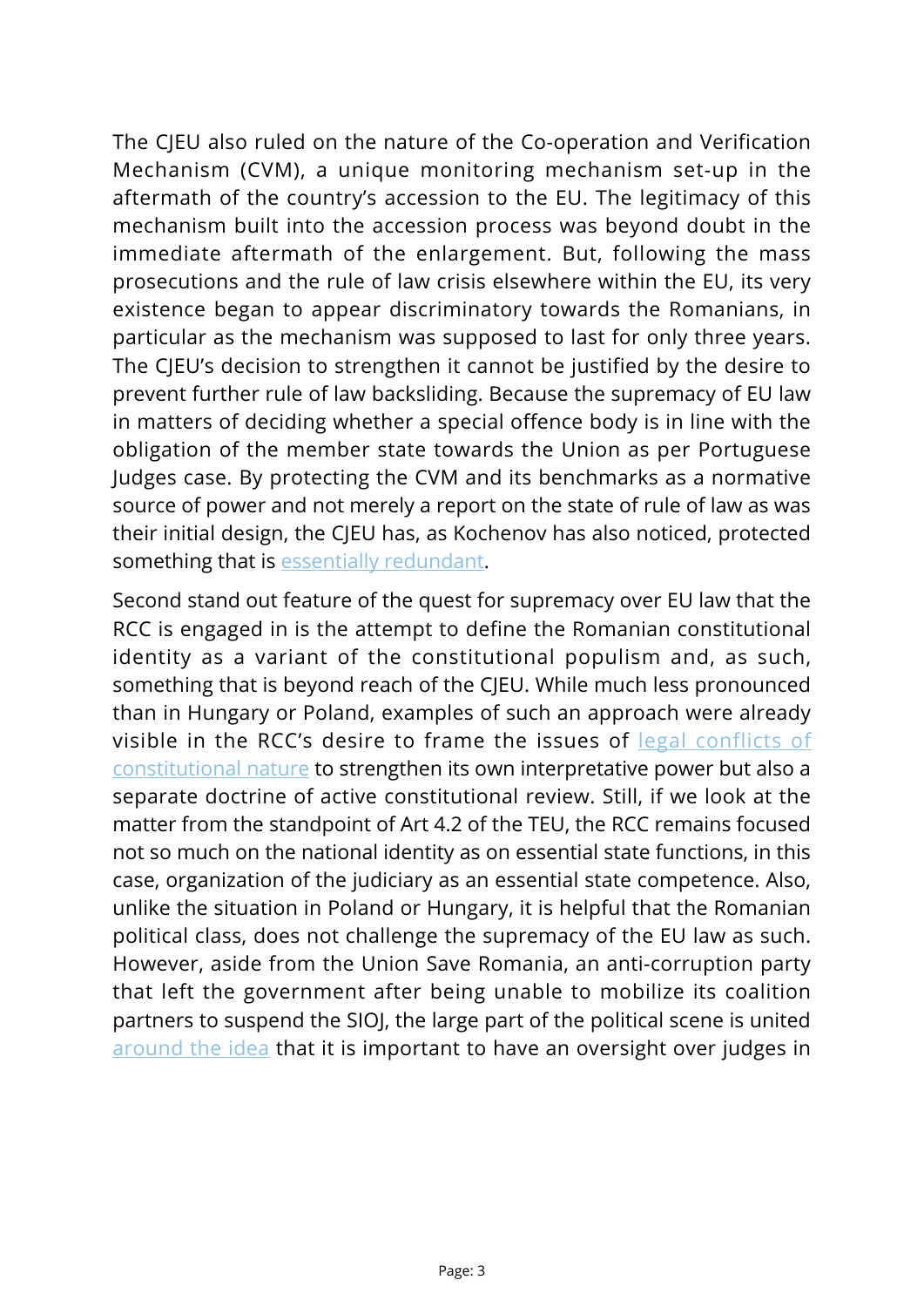the form of the judicial inspectorate so that the mass prosecutions initiated by the DNA never repeat itself again.

This doesn't mean that the rule of law crisis is less serious of an affair for the judiciary in the country. A judge who was willing to apply the CJEU judgment and quash a disciplinary proceeding found [himself under](https://www.thegoodlobby.eu/2021/09/28/statement-in-support-of-judge-costin-andrei-stancu/) [disciplinary proceedings](https://www.thegoodlobby.eu/2021/09/28/statement-in-support-of-judge-costin-andrei-stancu/). Indirectly, the RCC played a role in such an outcome as its judgment 390/2021 of June 8, 2021 - essentially rejecting the possibility that the judges may challenge [those norms that the RCC](https://verfassungsblog.de/a-tale-of-primacy-part-ii/) [found to be constitutional](https://verfassungsblog.de/a-tale-of-primacy-part-ii/). Following the judgment C-357/19 of December

 $21<sup>st</sup>$ , 2021 in which the CJEU once again reaffirmed the importance of Art. 267 of TFEU, the RCC issued a press release in which it openly stated that for such a stance to be accepted, a change to the Constitution should be made. While this being only a press release it does have a chilling effect – it is an implicit call to the judges not to refer cases to the CJEU.

The most recent response from the EU to the judicial disciplinary body saga is the Judgment in C-430/21 which concerns a referral of a court unable to decide in a disciplinary proceeding against two judges and a prosecutor for an alleged misuse. The judgment follows the opinion of AG Collins answering the question "[can a national judge be prevented from](https://curia.europa.eu/juris/document/document.jsf?docid=252467&mode=req&pageIndex=1&dir=&occ=first&part=1&text=&doclang=EN&cid=4084101) [and put at risk of exposure to disciplinary proceedings and penalties as a](https://curia.europa.eu/juris/document/document.jsf?docid=252467&mode=req&pageIndex=1&dir=&occ=first&part=1&text=&doclang=EN&cid=4084101) [consequence of examining the conformity with EU law of a provision of](https://curia.europa.eu/juris/document/document.jsf?docid=252467&mode=req&pageIndex=1&dir=&occ=first&part=1&text=&doclang=EN&cid=4084101) [national law that has been held to be constitutional by the constitutional](https://curia.europa.eu/juris/document/document.jsf?docid=252467&mode=req&pageIndex=1&dir=&occ=first&part=1&text=&doclang=EN&cid=4084101) [court of that Member State](https://curia.europa.eu/juris/document/document.jsf?docid=252467&mode=req&pageIndex=1&dir=&occ=first&part=1&text=&doclang=EN&cid=4084101)?" predictably, in a negative way.

Unlike AG Collins, who took the view that the RCC's assertion of national constitutional identity in 390/2021 was too broad and without regards to the shared values of Article 2 of the TEU in order to qualify as a valid exception to the EU law's primacy, the CJEU choose a somewhat more diplomatically worded statement of the same problem. The CJEU criticized the RCC for failing to request a preliminary ruling from the CJEU ([para. 71\)](https://curia.europa.eu/juris/document/document.jsf;jsessionid=5A5914359D9B5C3B9FF0B611CF8624E7?text=&docid=254384&pageIndex=0&doclang=EN&mode=req&dir=&occ=first&part=1&cid=711613), arguing that the stance of the RCC is against Article 19 of the TEU as it precludes the national judges from challenging the norm that the RCC found to be constitutional (para 68.-69) and that, in any event, calling upon the CJEU to determine that an obligation of EU law does not